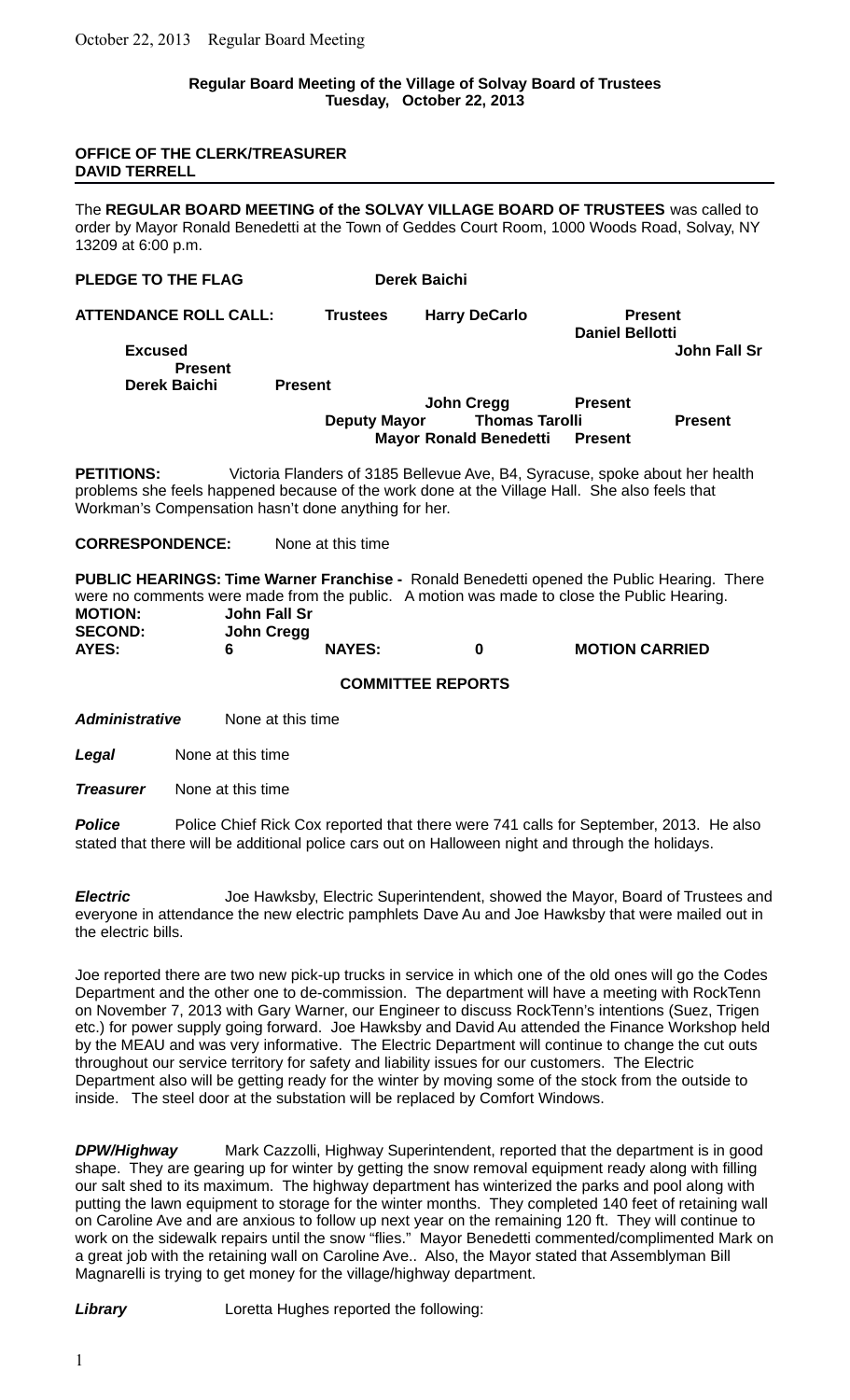# **Programs and meeting room use**

- $\leq$  Last month the library sponsored 18 programs attended by approximately 97 people.
- $\leq$  In addition to that, 13 groups used our meeting rooms with 115 people attending those meetings.
- $\le$  This coming Saturday, 10/26 is our Halloween party. The party is scheduled to take place in the community room from 1:00-2:00 followed by the showing of the movie "Monster House". This is the last of the Monster Movie Matinees that we've been showing each Saturday during the month of October.
- $\leq$  Earlier this month at our Library Social, a pharmacist from Price Chopper came and gave an excellent presentation on vaccines such as the flu shot, the pneumonia shot and the shingles vaccine. Following that he offered to conduct a flu shot clinic at the library. The clinic has been scheduled to take place in the library on Monday, November 4 from 12:00-2:00. In addition to flu shots, the pneumonia shot and the shingles vaccine will also be available. I understand that this year, there will not be a flu clinic held at the Youth Center.
- $\leq$  We have another Library Social scheduled for this Thursday at 1:00 and at this program we'll being doing a presentation on eReader devices such as Kindles, Nooks, iPads, and how to borrow books and audiobooks from the library to use on those machines. If you know of anyone who is thinking of getting one for themselves or for someone else, or if you own one and are having trouble using it, we have staff at the library who can help.
- Sunday, November 3 is the date of the DeSantis Band concert at the library. Five members of the band will perform a free concert beginning at 2:00 p.m. We're able to host this concert at no cost to the library or the Village through a grant from Senator John DeFrancisco. The Friends of the Library will be providing refreshments after the concert.

# **Friends of the Library**

- The Friends have started selling raffle tickets for their annual holiday raffles. They're raffling off an adult-themed basket, a child's-themed basket and a handmade beaded necklace and earrings set. The baskets and necklace will be on display in the library. Tickets are \$1 each or ten for \$5. The drawings will be held during the Library's Holiday Open House on December 8 from 2-4 p.m.
- $\leq$  Loretta Hughes introduced Elizabeth Loftus, the library's new part time interim Director.

*Codes* Tom Tarolli reported that Attorney Nadine Bell was present at the Codes meeting held on October 21, 2013 and discussed the nuisance law. Pete Albrigo, Codes Officer, is continuing to "clean up" the houses in the village. The next meeting will be Monday, November 18, 2013 and the discussion will be

political/election/campaign signs and the committee will compare our resolution to Manlius and Skaneateles to determine if it should be amended.

*Stormwater* None at this time

## **RESOLUTIONS:**

1. Authorization from the Board of Trustees to approve the minutes from the September 24, 2013 Regular Board Meeting and the Reading of the Minutes be herewith dispensed.

| <b>MOTION:</b> | John Fall Sr |               |   |                       |
|----------------|--------------|---------------|---|-----------------------|
| <b>SECOND:</b> |              | John Cregg    |   |                       |
| <b>AYES:</b>   |              | <b>NAYES:</b> | n | <b>MOTION CARRIED</b> |

2. Authorization from the Board of Trustees to pay C&S Engineers \$3578.00 rendered from 09/01/13 through 9/30/13.

| <b>MOTION:</b> | <b>Thomas Tarolli</b> |               |                       |
|----------------|-----------------------|---------------|-----------------------|
| <b>SECOND:</b> | John Fall Sr          |               |                       |
| <b>AYES:</b>   |                       | <b>NAYES:</b> | <b>MOTION CARRIED</b> |

- 3. Authorization from the Board of Trustees to pay C&S Engineers \$8543.50 rendered from 01/01/12 through 05/18/13.<br>**MOTION:** John Cro  **MOTION: John Cregg SECOND: Harry DeCarlo AYES: 6 NAYES: 0 MOTION CARRIED**
- 
- 4. Authorization from the Board of Trustees to pay Costello, Cooney & Fearon, PLLC for \$11,380.96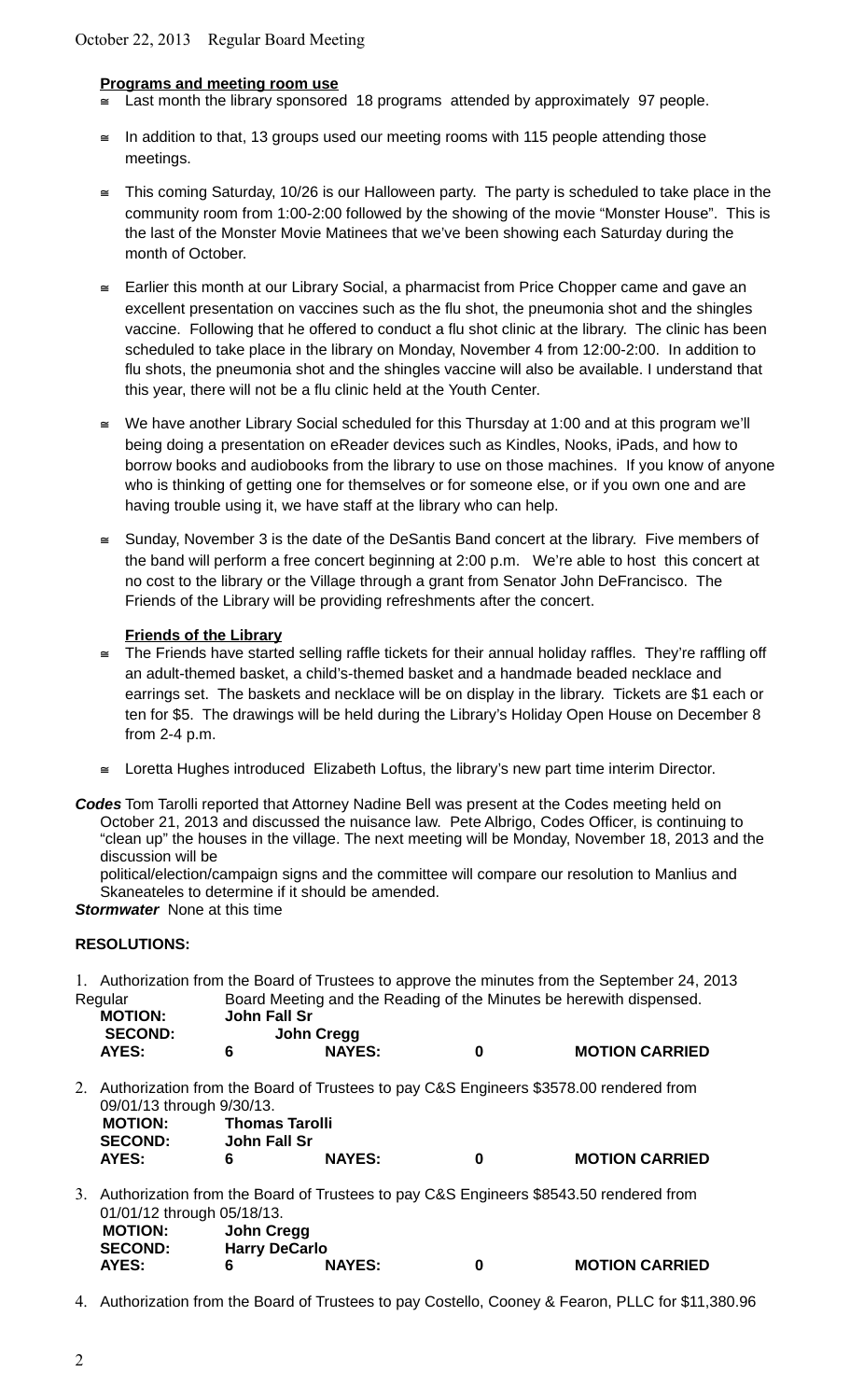|                |              | services rendered for the month of September 2013. |   |                       |
|----------------|--------------|----------------------------------------------------|---|-----------------------|
| <b>MOTION:</b> | Derek Baichi |                                                    |   |                       |
| <b>SECOND:</b> | John Cregg   |                                                    |   |                       |
| AYES:          | б            | <b>NAYES:</b>                                      | n | <b>MOTION CARRIED</b> |

5. Authorization from the Board of Trustees to approve **WHEREAS**, the property described by the following tax map number(s) and located at the

following address(s) is/are in the Village of Solvay, is/are owned by the following owner(s); and **WHEREAS**, as the aforesaid property owner(s) allows the property to accumulate high weeds,

brush, grass, trash, debris, or other matter, in a manner that is unhealthy, hazardous, or dangerous and in violation of Chapter 56; and

**WHEREAS**, the owner(s) was notified by certified mail and/or posted on site and a follow up revealed the violation still exists

**NOW**, be it resolved that the Village of Solvay Board shall authorize the property to be cut, trimmed, and removed by the Village Representatives, and all actual costs of work or services rendered at the direction of the Village Board, shall be assessed and collected in the same manner and time as the taxes levied on the premises.

|                 | <b>STREET ADDRESS</b> |                      | <b>TAX MAP</b>           | <b>NAME OF OWNER</b>     |
|-----------------|-----------------------|----------------------|--------------------------|--------------------------|
| 125 Freeman Ave |                       | $010.-07-29.0$       | <b>Christy A. Matzke</b> |                          |
|                 | 516 Woods Rd          |                      | $010.-04-14.0$           | <b>Kevin Hagan</b>       |
|                 | 512 Woods Rd          |                      | $010.-04-13.0$           | <b>Kenneth J. Banker</b> |
|                 | <b>105 Fay Rd</b>     |                      | $015.-01-38.0$           | <b>Mary Lynch</b>        |
|                 | <b>MOTION:</b>        | John Cregg           |                          |                          |
|                 | <b>SECOND:</b>        | <b>Harry DeCarlo</b> |                          |                          |
|                 | AYES:                 | 6                    | <b>NAYES:</b>            | <b>MOTION CARRIED</b>    |

6. Determining that the CNYRPDB and Onondaga County WEP Dept. are involved agencies, as they are

providing funding for the Solvay Geddes Youth Center Bioretention Project, determining that this Board will proceed as lead agency and that this proposed project is an unlisted action for purposes of SEQR and determining that this Board will proceed on an uncoordinated basis. **MOTION: Harry DeCarlo**

| <b>MOTION:</b> | <b>Harry DeCarlo</b> |               |                       |
|----------------|----------------------|---------------|-----------------------|
| <b>SECOND:</b> | John Fall Sr         |               |                       |
| AYES:          |                      | <b>NAYES:</b> | <b>MOTION CARRIED</b> |

7. Approving an agreement with the CNYRPDB related to \$75,000 grant funding from the DEC at the Solvay/Geddes Youth Center for an erosion control system, said grant to be administered by CNYRPDB, and authorizing the Mayor to sign the grant agreement with CNYRPDB. **MOTION: John Fall Sr**

| .              |                       |               |                       |
|----------------|-----------------------|---------------|-----------------------|
| <b>SECOND:</b> | <b>Thomas Tarolli</b> |               |                       |
| <b>AYES:</b>   |                       | <b>NAYES:</b> | <b>MOTION CARRIED</b> |

8. Authorizing renewal of the Time-Warner Cable franchise agreement in the Village of Solvay for a period of

10 years, all in accordance with the full resolution that has been circulated to the Village Board and further authorizing the Mayor to sign any and all documents necessary to give full force and effect to this resolution.

| <b>MOTION:</b> | John Fall Sr |
|----------------|--------------|
| <b>SECOND:</b> | John Cregg   |

## **TIME WARNER CABLE FRANCHISE RENEWAL AGREEMENT**

**WHEREAS**, an application has been made to the Village Board by Time Warner Cable Northeast LLC ("Time Warner Cable") d/b/a Time Warner Cable, a limited liability company organized and existing in good standing under the laws of the State of Delaware doing business at 120 Plaza Drive, Suite D, Vestal, New York 13850, for the approval of a renewal agreement of the Cable Television Franchise Agreement by and between Time Warner Cable and the Village; and

**WHEREAS**, the Village Board has reviewed the proposed Cable Television Franchise Renewal Agreement and believes that the Agreement fully and fairly represents the agreement of the parties; and

**WHEREAS**, the proposed Cable Television Franchise Renewal Agreement has a term of ten (10) years commencing upon approval of the Agreement by the New York State Public Service Commission; and

**WHEREAS,** the Franchise Renewal Agreement would bring the franchise into conformity with certain provisions of the Federal Cable Communications Policy Act of 1984, as amended, and certain court rulings; and

**WHEREAS,** a public hearing on this matter was held October 22, 2013 at 6:00pm and notice of the hearing was published in the Syracuse Post Standard on October 13, 2013 and posted on the Village's official bulletin board on October 14, 2013, all persons requesting to be heard on this issue were so heard; and

**WHEREAS**, the Board has reviewed the Agreement and considered public input on the same, and has determined that the Agreement should be approved.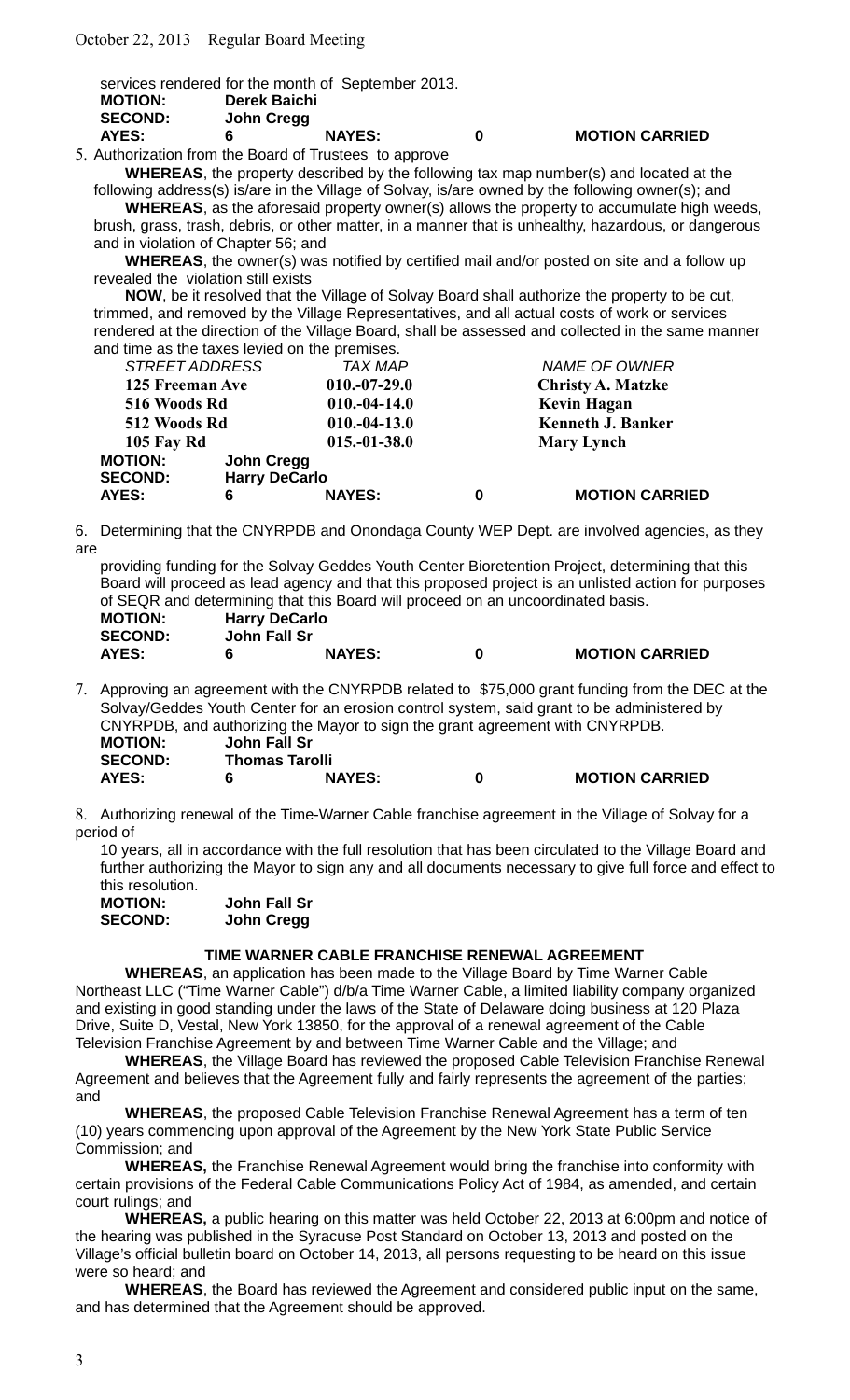**NOW, THEREFORE**, the Board of the Village of Solvay finds that:

Time Warner Cable has substantially complied with the material terms and conditions of its existing franchise and with applicable law; and

Time Warner Cable has the financial, legal and technical ability to provide these services, facilities and equipment as set forth in its proposal attached; and

Time Warner Cable can reasonably meet the future cable-related community needs and interests, taking into account the cost of meeting such needs and interests.

**RESOLVED**, that the Village Board hereby grants the cable television franchise of Time Warner Cable between the Village and Time Warner Cable for ten (10) years commencing with the date of approval by the Public Service Commission and expiring ten (10) years hence.

**BE IT FURTHER RESOLVED** that the Board of the Village of Solvay hereby confirms acceptance of this Franchise Renewal Agreement

The question of the enactment of the foregoing resolution was duly put to a vote and, upon roll call, the vote was as follows:

| Daniel Bellotti       | Trustee        | Voted | Excused |
|-----------------------|----------------|-------|---------|
| John Fall, Sr.        | <b>Trustee</b> | Voted | Yes     |
| <b>Thomas Tarolli</b> | <b>Trustee</b> | Voted | Yes     |
| John Cregg            | <b>Trustee</b> | Voted | Yes     |
| Derek Baichi          | <b>Trustee</b> | Voted | Yes     |
| <b>Harry DeCarlo</b>  | <b>Trustee</b> | Voted | Yes     |
| Ronald Benedetti      | Mayor          | Voted | Yes     |
|                       |                |       |         |

The foregoing Resolution was thereupon declared duly adopted.

DATED: October 22, 2013

9. Determining that Onondaga County Community Development, as a funding source for the construction of a

60' X 24' X9' pavilion in Woods Road park is an involved agency; that the Village of Solvay will proceed as lead agency; that the Village of Solvay Board of Trustees determines that it will proceed on an uncoordinated basis, that this project is a Type 2 action for purposes of SEQR (6 NYCRR Section 617.5 (c) (7) and thus will have no adverse impact on the environment; approving the project to construct the aforementioned pavilion in Woods Road Park; approving a contract with Fingerlakes Construction to construct the pavilion, subject to Counsel's approval and authorizing the Mayor to sign any and all documents necessary to give full force and effect to this approval resolution.

| <b>MOTION:</b> | John Cregg            |               |   |                       |
|----------------|-----------------------|---------------|---|-----------------------|
| <b>SECOND:</b> | <b>Thomas Tarolli</b> |               |   |                       |
| <b>AYES:</b>   |                       | <b>NAYES:</b> | 0 | <b>MOTION CARRIED</b> |

10. Authorization from the Board of Trustees to declare the following vehicles surplus and no long needed by

the Village and further authorization to place one (1) Codes vehicle 2003 Honda Civic, JHMES96643S030075 and one (1) 2001 Dodge Ram pick-up 3B7KF26Z41M578447 up for auction through Auctions International. **MOTION: Harry DeCarlo**

| MU HUN.        | <b>Hally DeCallo</b> |               |                       |
|----------------|----------------------|---------------|-----------------------|
| <b>SECOND:</b> | John Fall Sr         |               |                       |
| <b>AYES:</b>   |                      | <b>NAYES:</b> | <b>MOTION CARRIED</b> |

11. Authorization from the Board of Trustees to hire Angelina Lynch as a part time Library Page at a rate of

\$7.25 per hour effective October 28, 2013 to replace Mina Gilchrist. **MOTION: Derek Baichi SECOND: John Cregg AYES: 6 NAYES: 0 MOTION CARRIED**

12. Authorization from the Board of Trustees to approve a change order with respect to the DeWald Roofing

project and to pay \$976.00 for the Village Hall roof. (damaged deck and perimeter wood repairs) **MOTION: Harry DeCarlo SECOND: John Fall Sr AYES: 6 NAYES: 0 MOTION CARRIED**

13. Authorization from the Board of Trustees to approve a change order to the roofing contract and to pay

|                |              | DeWald Roofing \$1,850 for the Village Hall roof. (supply and install new roof hatch) |   |                       |
|----------------|--------------|---------------------------------------------------------------------------------------|---|-----------------------|
| <b>MOTION:</b> | John Cregg   |                                                                                       |   |                       |
| <b>SECOND:</b> | Derek Baichi |                                                                                       |   |                       |
| <b>AYES:</b>   | б            | <b>NAYES:</b>                                                                         | n | <b>MOTION CARRIED</b> |